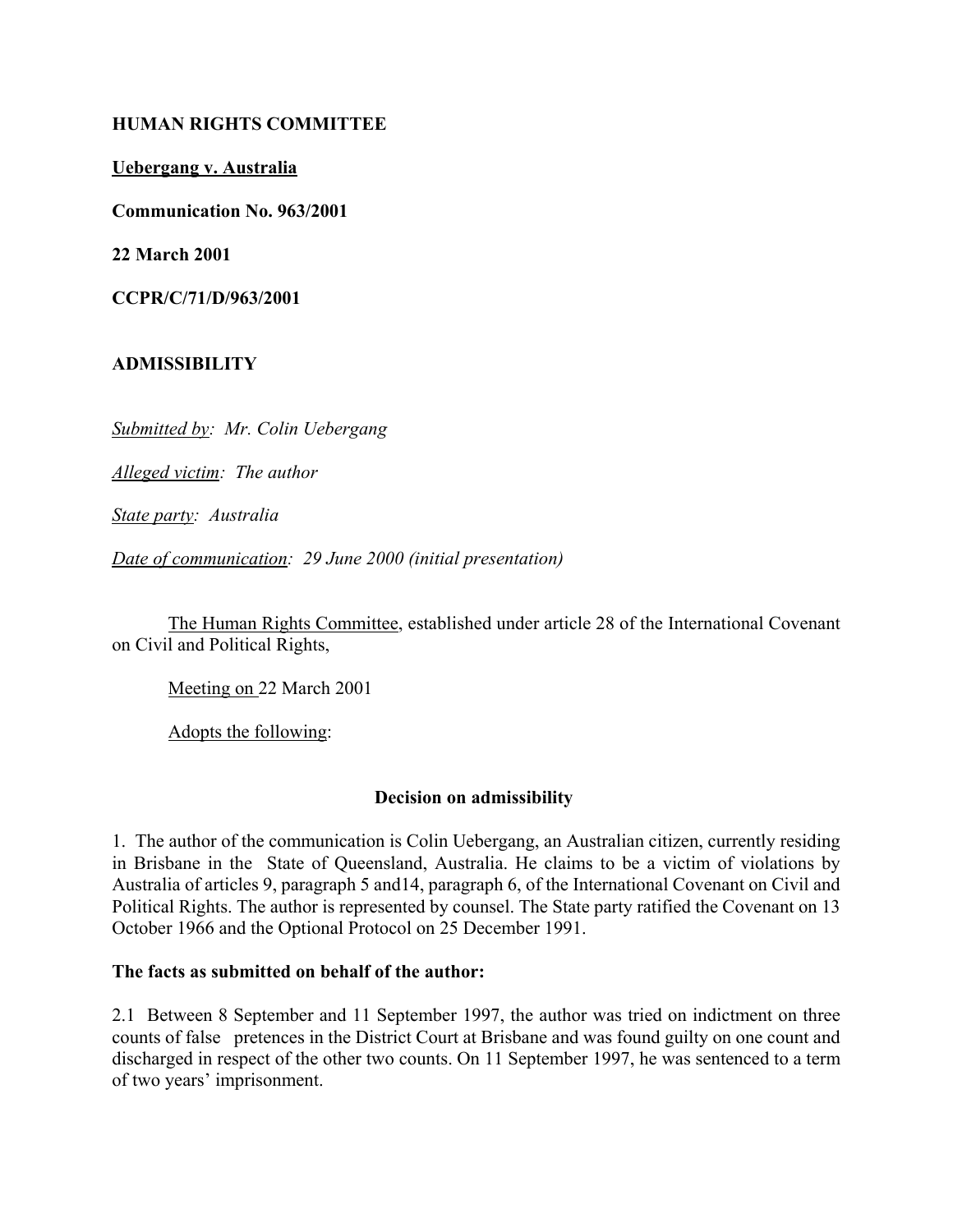2.2 The author appealed his conviction to the Queensland Court of Appeal. On 27 February 1998, the Court of Appeal unanimously allowed his appeal, set his conviction aside and entered a verdict of acquittal. Mr. Uebergang was released from prison later that day.

2.3 The author wrote to the Queensland Attorney-General, on 10 February 1999 and 20 May 1999, seeking compensation for a miscarriage of justice occasioned by his allegedly wrongful imprisonment for five and a half months (from his conviction in the trial court until acceptance of his appeal). On 17 February, the advisor to the Office of the Attorney-General informed Mr. Uebergang that the Attorney-General refused to pay compensation to the victim as no exceptional circumstances which might justify the making of an ex-gratia payment of compensation ... have been identified. The author's counsel wrote to the Attorney-General on 5 June 2000 and received the same negative response. In requesting compensation from the Attorney-General, the author claims that he has exhausted all domestic remedies within the meaning of Article 2 and Article 5, paragraph 2(b), of the Optional Protocol.

# **The complaint:**

3.1 Counsel states that the refusal of the State of Queensland to compensate Mr. Uebergang for this period of wrongful imprisonment constitutes a breach by Australia of articles 9, paragraph 5 and 14, paragraph 6, of the Covenant.

3.2 Counsel argues that the refusal of the Attorney-General's office to grant compensation because there were no exceptional circumstances, is a violation of article 14, paragraph 6, as this criterion is not included in the terms of this article of the Covenant.

3.3 Counsel contends that the elements of article 14, paragraph 6, are as follows: that there is a final decision; that the complainant is convicted of a criminal offence; that the conviction is subsequently reversed or that the person is pardoned on the ground that a new or newly discovered fact shows conclusively that there has been a miscarriage of justice; and it has not been proved that the non-disclosure of the unknown fact in issue is wholly or partly attributable to the complainant.

3.4 Counsel submits that all elements of article 14, paragraph 6, have been satisfied. He contests the Attorney-General's argument that this article only applies to cases where the convicted person has unsuccessfully exercised all their appeal rights, with the result that the final decision of the courts is that their conviction is affirmed. Counsel argues that such a view would mandate the limitation of the application of the Covenant only to those cases where a pardon had been granted and believes that the terms of this article are expressly intended to apply to cases of reversal of conviction, as well as cases of pardon.

3.5 Counsel makes no submissions with regard to a violation of article 9, paragraph 5, except to say that this article was violated.

# **Decision on inadmissibility:**

4.1 Before considering any claims contained in a communication, the Human Rights Committee must, in accordance with rule 87 of its rules of procedure, decide whether or not it is admissible